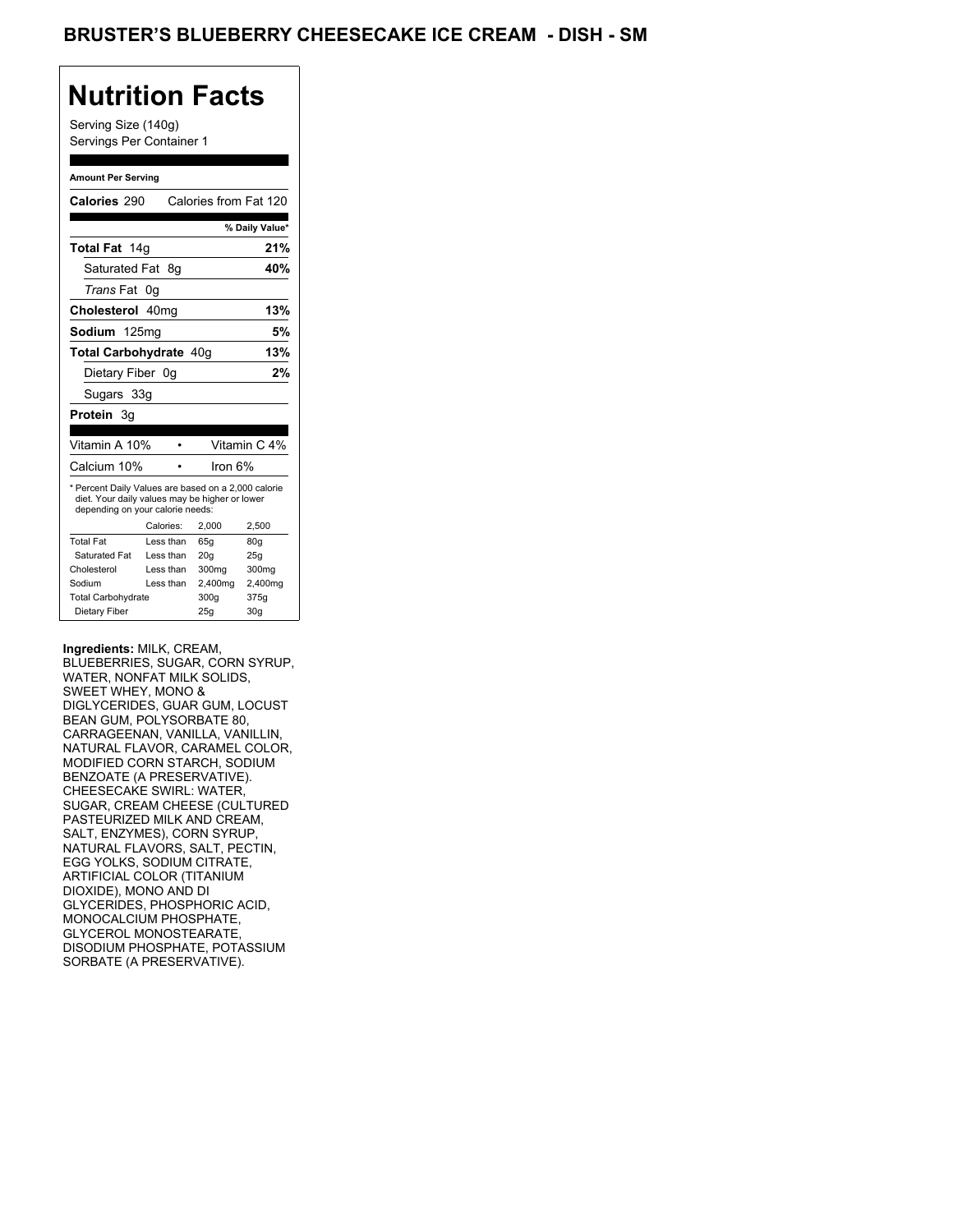## BRUSTER'S BLUEBERRY CHEESECAKE ICE CREAM - DISH - REG

# Nutrition Facts

Serving Size (210g) Servings Per Container 1

### Amount Per Serving

| Calories 440                                                                                                                                                             |                        | Calories from Fat 180 |                 |
|--------------------------------------------------------------------------------------------------------------------------------------------------------------------------|------------------------|-----------------------|-----------------|
|                                                                                                                                                                          |                        |                       | % Daily Value*  |
| Total Fat 20g                                                                                                                                                            |                        |                       | 31%             |
| Saturated Fat 12g                                                                                                                                                        |                        |                       | 60%             |
| Trans Fat                                                                                                                                                                | 0g                     |                       |                 |
| Cholesterol                                                                                                                                                              | 60 <sub>ma</sub>       |                       | 20%             |
| Sodium 190mg                                                                                                                                                             |                        |                       | 8%              |
| Total Carbohydrate 59g                                                                                                                                                   |                        |                       | 20%             |
| Dietary Fiber <1g                                                                                                                                                        |                        |                       | 2%              |
| Sugars 50g                                                                                                                                                               |                        |                       |                 |
| Protein<br>5g                                                                                                                                                            |                        |                       |                 |
|                                                                                                                                                                          |                        |                       |                 |
| Vitamin A 15%                                                                                                                                                            |                        |                       | Vitamin C 4%    |
| Calcium 15%                                                                                                                                                              |                        | Iron 10%              |                 |
| * Percent Daily Values are based on a 2,000 calorie<br>diet. Your daily values may be higher or lower<br>depending on your calorie needs:<br>Calories:<br>2,000<br>2,500 |                        |                       |                 |
| <b>Total Fat</b>                                                                                                                                                         |                        |                       |                 |
| Saturated Fat                                                                                                                                                            | Less than              | 65q                   | 80q             |
| Cholesterol                                                                                                                                                              | Less than<br>Less than | 20q                   | 25g             |
| Sodium                                                                                                                                                                   | Less than              | 300 <sub>mq</sub>     | 300mg           |
|                                                                                                                                                                          |                        | 2,400mg               | 2,400mg         |
| <b>Total Carbohydrate</b>                                                                                                                                                |                        | 300g                  | 375g            |
| Dietary Fiber                                                                                                                                                            |                        | 25g                   | 30 <sub>g</sub> |

Ingredients: MILK, CREAM,

BLUEBERRIES, SUGAR, CORN SYRUP, WATER, NONFAT MILK SOLIDS, SWEET WHEY, MONO & DIGLYCERIDES, GUAR GUM, LOCUST BEAN GUM, POLYSORBATE 80, CARRAGEENAN, VANILLA, VANILLIN, NATURAL FLAVOR, CARAMEL COLOR, MODIFIED CORN STARCH, SODIUM BENZOATE (A PRESERVATIVE). CHEESECAKE SWIRL: WATER, SUGAR, CREAM CHEESE (CULTURED PASTEURIZED MILK AND CREAM, SALT, ENZYMES), CORN SYRUP, NATURAL FLAVORS, SALT, PECTIN, EGG YOLKS, SODIUM CITRATE, ARTIFICIAL COLOR (TITANIUM DIOXIDE), MONO AND DI GLYCERIDES, PHOSPHORIC ACID, MONOCALCIUM PHOSPHATE, GLYCEROL MONOSTEARATE, DISODIUM PHOSPHATE, POTASSIUM SORBATE (A PRESERVATIVE).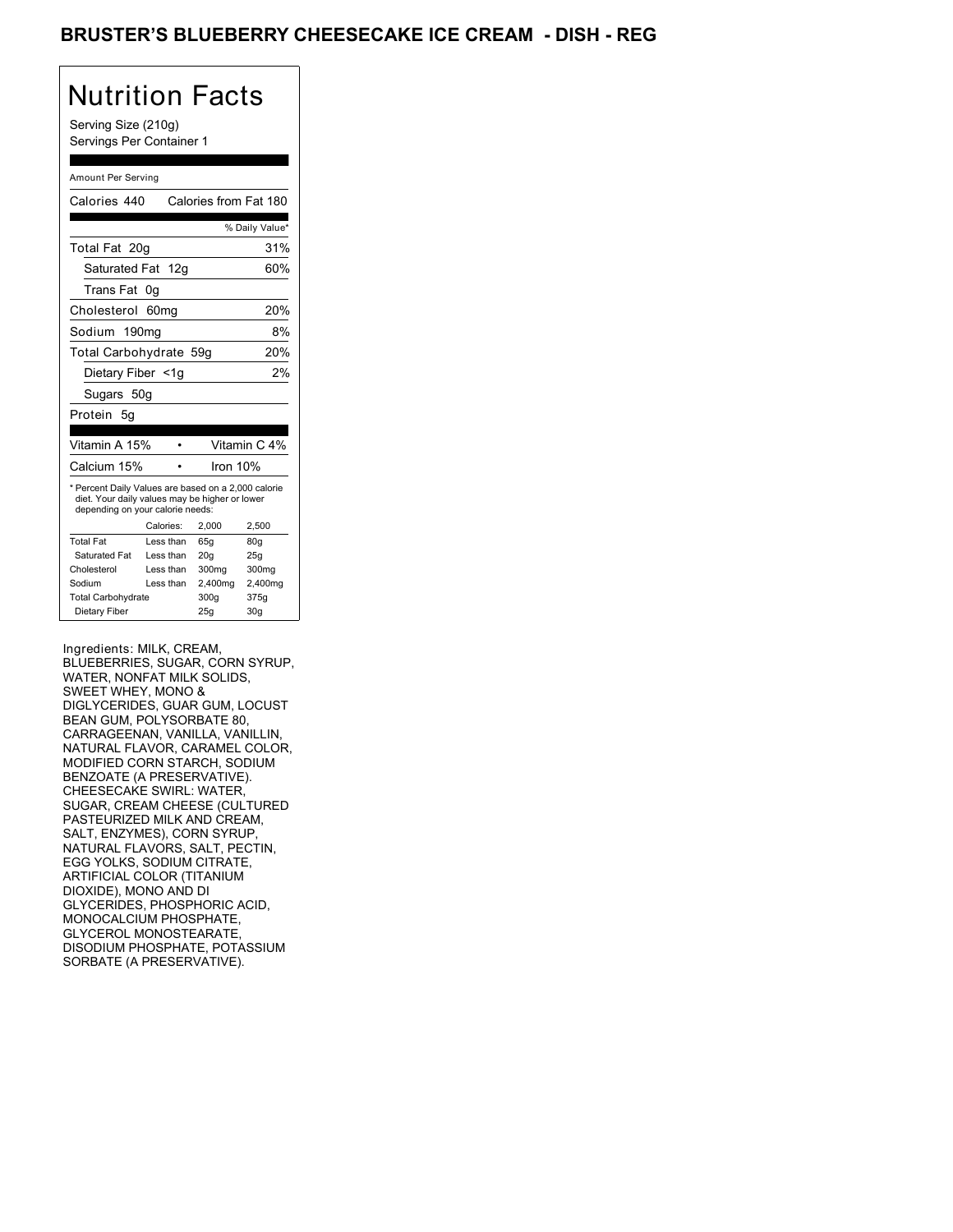## BRUSTER'S BLUEBERRY CHEESECAKE ICE CREAM - DISH - LG

# Nutrition Facts

Serving Size (280g) Servings Per Container 1

### Amount Per Serving

| Calories 590                                                                                                                              |                  | Calories from Fat 240 |                 |
|-------------------------------------------------------------------------------------------------------------------------------------------|------------------|-----------------------|-----------------|
|                                                                                                                                           |                  |                       | % Daily Value*  |
| Total Fat 27g                                                                                                                             |                  |                       | 42%             |
| Saturated Fat 16g                                                                                                                         |                  |                       | 79%             |
| Trans Fat                                                                                                                                 | 0q               |                       |                 |
| Cholesterol                                                                                                                               | 80 <sub>ma</sub> |                       | 27%             |
| Sodium 250mg                                                                                                                              |                  |                       | 10%             |
| Total Carbohydrate 79g                                                                                                                    |                  |                       | 26%             |
| Dietary Fiber <1g                                                                                                                         |                  |                       | 3%              |
| Sugars 66g                                                                                                                                |                  |                       |                 |
| Protein<br>7g                                                                                                                             |                  |                       |                 |
|                                                                                                                                           |                  |                       |                 |
| Vitamin A 20%                                                                                                                             |                  |                       | Vitamin C 6%    |
| Calcium 25%                                                                                                                               |                  | Iron 15%              |                 |
| * Percent Daily Values are based on a 2,000 calorie<br>diet. Your daily values may be higher or lower<br>depending on your calorie needs: |                  |                       |                 |
|                                                                                                                                           | Calories:        | 2,000                 | 2,500           |
| <b>Total Fat</b>                                                                                                                          | Less than        | 65q                   | 80q             |
| Saturated Fat                                                                                                                             | Less than        | 20 <sub>g</sub>       | 25g             |
| Cholesterol                                                                                                                               | Less than        | 300mg                 | 300mg           |
| Sodium                                                                                                                                    | Less than        | 2,400mg               | 2,400mg         |
| <b>Total Carbohydrate</b>                                                                                                                 |                  | 300g                  | 375g            |
| Dietary Fiber                                                                                                                             |                  | 25g                   | 30 <sub>g</sub> |

Ingredients: MILK, CREAM,

BLUEBERRIES, SUGAR, CORN SYRUP, WATER, NONFAT MILK SOLIDS, SWEET WHEY, MONO & DIGLYCERIDES, GUAR GUM, LOCUST BEAN GUM, POLYSORBATE 80, CARRAGEENAN, VANILLA, VANILLIN, NATURAL FLAVOR, CARAMEL COLOR, MODIFIED CORN STARCH, SODIUM BENZOATE (A PRESERVATIVE). CHEESECAKE SWIRL: WATER, SUGAR, CREAM CHEESE (CULTURED PASTEURIZED MILK AND CREAM, SALT, ENZYMES), CORN SYRUP, NATURAL FLAVORS, SALT, PECTIN, EGG YOLKS, SODIUM CITRATE, ARTIFICIAL COLOR (TITANIUM DIOXIDE), MONO AND DI GLYCERIDES, PHOSPHORIC ACID, MONOCALCIUM PHOSPHATE, GLYCEROL MONOSTEARATE, DISODIUM PHOSPHATE, POTASSIUM SORBATE (A PRESERVATIVE).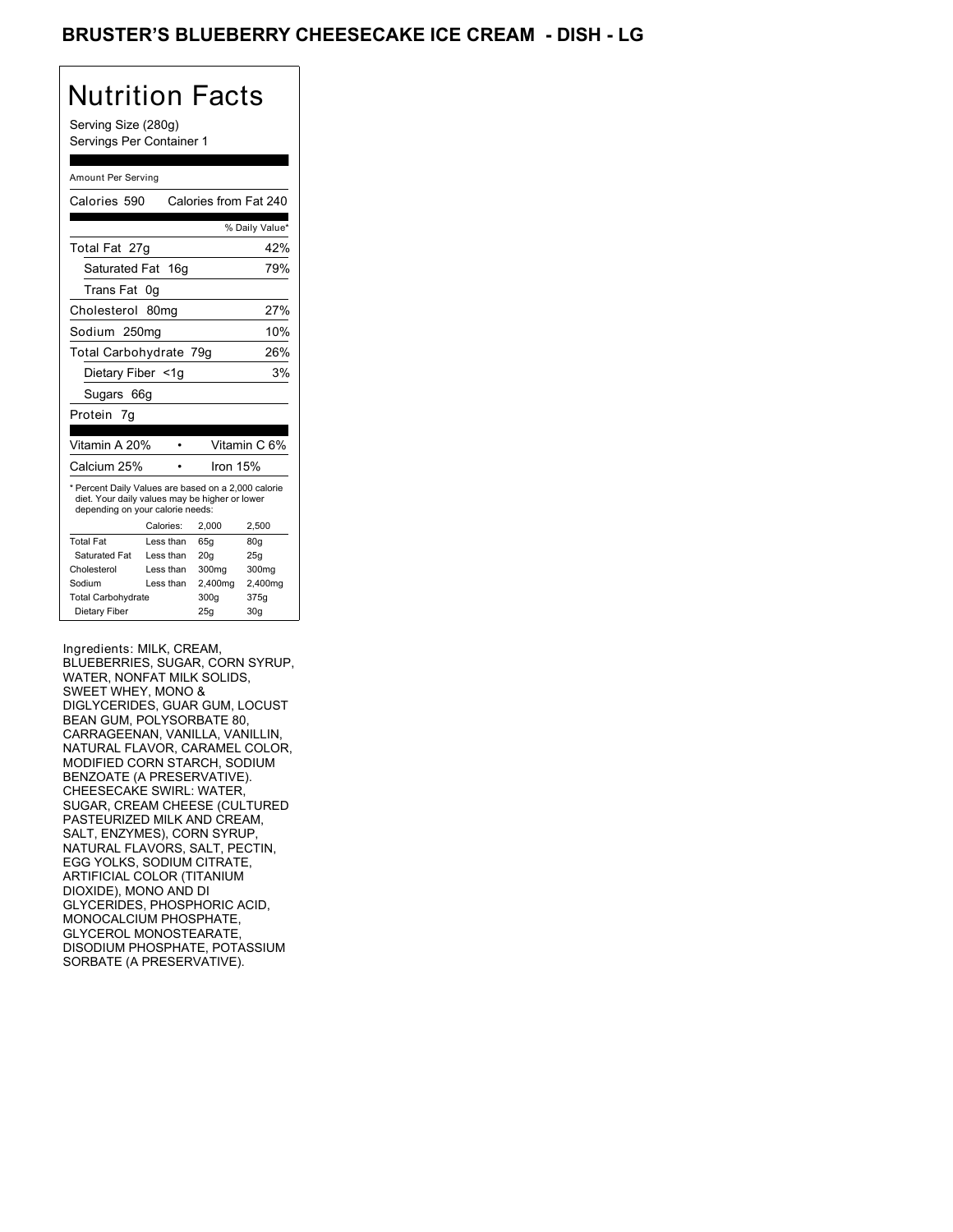## BRUSTER'S BLUEBERRY CHEESECAKE ICE CREAM - SUGAR CONE - SM

# Nutrition Facts

Serving Size (153g) Servings Per Container 1

### Amount Per Serving

| Calories 350           | Calories from Fat 120                               |
|------------------------|-----------------------------------------------------|
|                        | % Daily Value*                                      |
| Total Fat 14g          | 21%                                                 |
| Saturated Fat 8q       | 40%                                                 |
| Trans Fat 0q           |                                                     |
| Cholesterol 40mg       | 13%                                                 |
| Sodium 150mg           | 6%                                                  |
| Total Carbohydrate 52g | 17%                                                 |
| Dietary Fiber 0g       | 2%                                                  |
| Sugars 36g             |                                                     |
| Protein 4q             |                                                     |
|                        |                                                     |
| Vitamin A 10%          | Vitamin C 4%                                        |
| Calcium 15%            | Iron 8%                                             |
| diet.                  | * Percent Daily Values are based on a 2,000 calorie |

Ingredients: MILK, CREAM, BLUEBERRIES, SUGAR, CORN SYRUP, WATER, NONFAT MILK SOLIDS, SWEET WHEY, MONO & DIGLYCERIDES, GUAR GUM, LOCUST BEAN GUM, POLYSORBATE 80, CARRAGEENAN, VANILLA, VANILLIN, NATURAL FLAVOR, CARAMEL COLOR, MODIFIED CORN STARCH, SODIUM BENZOATE (A PRESERVATIVE). CHEESECAKE SWIRL: WATER, SUGAR, CREAM CHEESE (CULTURED PASTEURIZED MILK AND CREAM, SALT, ENZYMES), CORN SYRUP, NATURAL FLAVORS, SALT, PECTIN, EGG YOLKS, SODIUM CITRATE, ARTIFICIAL COLOR (TITANIUM DIOXIDE), MONO AND DI GLYCERIDES, PHOSPHORIC ACID, MONOCALCIUM PHOSPHATE, GLYCEROL MONOSTEARATE, DISODIUM PHOSPHATE, POTASSIUM SORBATE (A PRESERVATIVE). SUGAR CONE: ENRICHED WHEAT FLOUR (ENRICHED WITH NIACIN, REDUCED IRON, THIAMIN MONONITRATE, RIBOFLAVIN, FOLIC ACID), TAPIOCA FLOUR, SUGAR, VEGETABLE SHORTENING (SOYBEAN AND/OR CANOLA OIL, MODIFIED PALM OIL, SOY LECITHIN, AND/OR PARTIALLY HYDROGENATED SOYBEAN OIL), OAT FIBER AND/OR VEGETABLE FIBER, SALT, CARAMEL COLOR, ARTIFICIAL FLAVOR, SOY LECITHIN.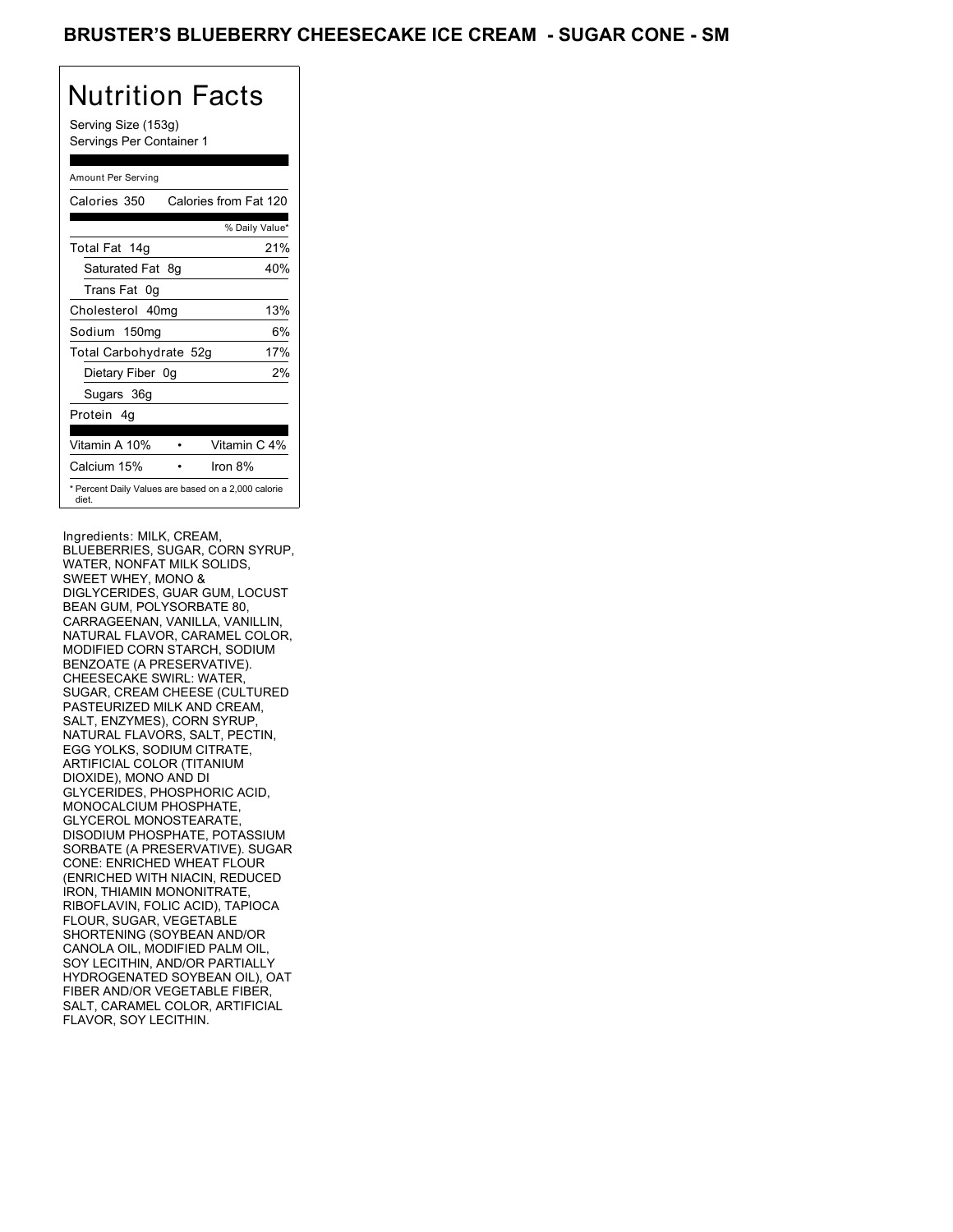## BRUSTER'S BLUEBERRY CHEESECAKE ICE CREAM - SUGAR CONE - REG

# Nutrition Facts

Serving Size (223g) Servings Per Container 1

### Amount Per Serving

| Calories 490                                                 | Calories from Fat 190 |
|--------------------------------------------------------------|-----------------------|
|                                                              | % Daily Value*        |
| Total Fat 21g                                                | 32%                   |
| Saturated Fat 12g                                            | 60%                   |
| Trans Fat 0q                                                 |                       |
| Cholesterol 60mg                                             | 20%                   |
| Sodium 210mg                                                 | 9%                    |
| Total Carbohydrate 71g                                       | 24%                   |
| Dietary Fiber <1g                                            | 2%                    |
| Sugars 53g                                                   |                       |
| Protein 6g                                                   |                       |
| Vitamin A 15%                                                | Vitamin C 4%          |
| Calcium 20%                                                  | Iron 10%              |
| * Percent Daily Values are based on a 2,000 calorie<br>diet. |                       |

Ingredients: MILK, CREAM, BLUEBERRIES, SUGAR, CORN SYRUP, WATER, NONFAT MILK SOLIDS, SWEET WHEY, MONO & DIGLYCERIDES, GUAR GUM, LOCUST BEAN GUM, POLYSORBATE 80, CARRAGEENAN, VANILLA, VANILLIN, NATURAL FLAVOR, CARAMEL COLOR, MODIFIED CORN STARCH, SODIUM BENZOATE (A PRESERVATIVE). CHEESECAKE SWIRL: WATER, SUGAR, CREAM CHEESE (CULTURED PASTEURIZED MILK AND CREAM, SALT, ENZYMES), CORN SYRUP, NATURAL FLAVORS, SALT, PECTIN, EGG YOLKS, SODIUM CITRATE, ARTIFICIAL COLOR (TITANIUM DIOXIDE), MONO AND DI GLYCERIDES, PHOSPHORIC ACID, MONOCALCIUM PHOSPHATE, GLYCEROL MONOSTEARATE, DISODIUM PHOSPHATE, POTASSIUM SORBATE (A PRESERVATIVE). SUGAR CONE: ENRICHED WHEAT FLOUR (ENRICHED WITH NIACIN, REDUCED IRON, THIAMIN MONONITRATE, RIBOFLAVIN, FOLIC ACID), TAPIOCA FLOUR, SUGAR, VEGETABLE SHORTENING (SOYBEAN AND/OR CANOLA OIL, MODIFIED PALM OIL, SOY LECITHIN, AND/OR PARTIALLY HYDROGENATED SOYBEAN OIL), OAT FIBER AND/OR VEGETABLE FIBER, SALT, CARAMEL COLOR, ARTIFICIAL FLAVOR, SOY LECITHIN.s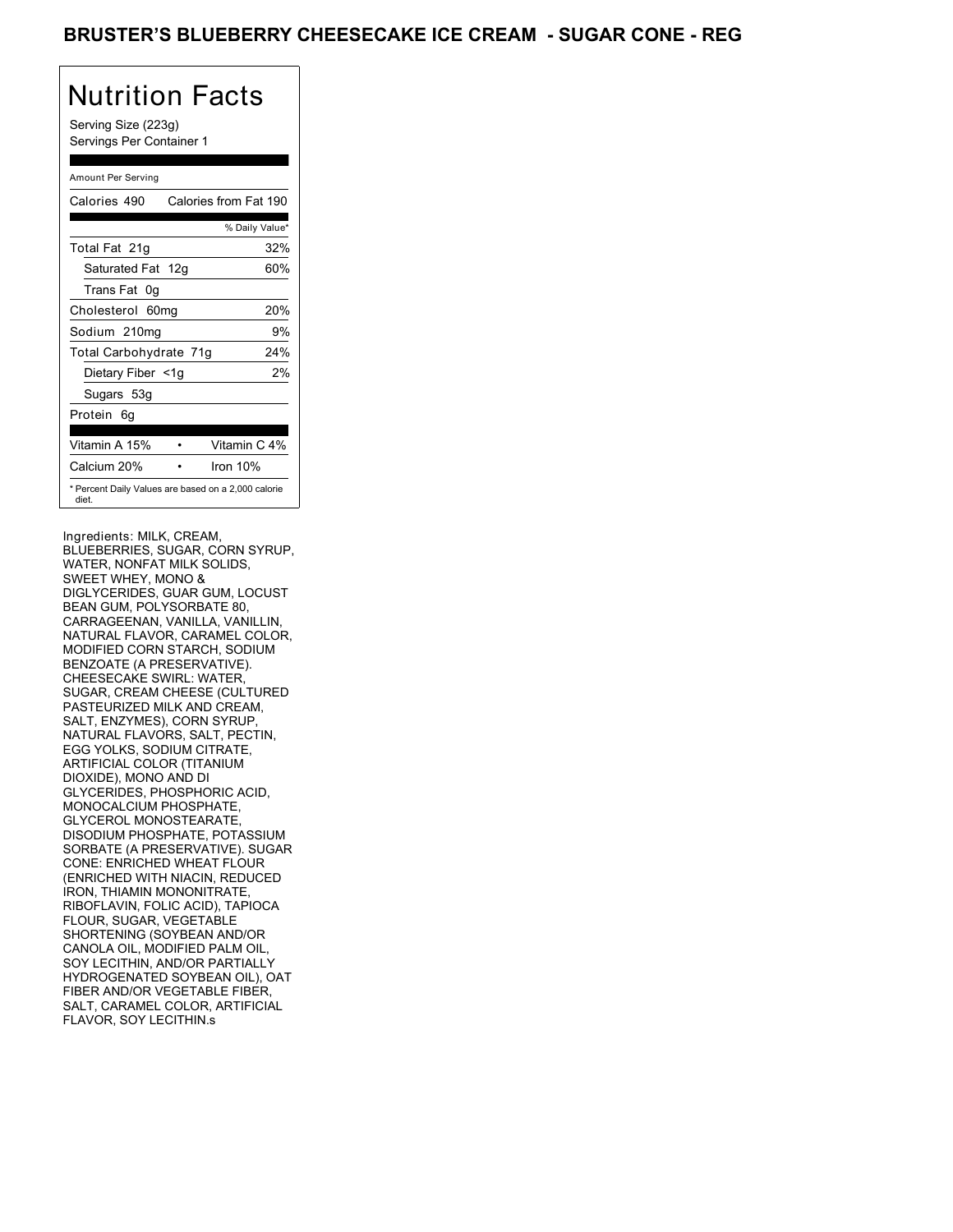## BRUSTER'S BLUEBERRY CHEESECAKE ICE CREAM - SUGAR CONE - LG

# Nutrition Facts

Serving Size (293g) Servings Per Container 1

### Amount Per Serving

| Calories 640           | Calories from Fat 250                               |
|------------------------|-----------------------------------------------------|
|                        | % Daily Value*                                      |
| Total Fat 27g          | 42%                                                 |
| Saturated Fat 16g      | 79%                                                 |
| Trans Fat 0q           |                                                     |
| Cholesterol 80mg       | 27%                                                 |
| Sodium 270mg           | 11%                                                 |
| Total Carbohydrate 91g | 30%                                                 |
| Dietary Fiber <1g      | 3%                                                  |
| Sugars 69g             |                                                     |
| Protein 7q             |                                                     |
| Vitamin A 20%          | Vitamin C 6%                                        |
| Calcium 25%            | Iron 15%                                            |
| diet.                  | * Percent Daily Values are based on a 2,000 calorie |

Ingredients: MILK, CREAM, BLUEBERRIES, SUGAR, CORN SYRUP, WATER, NONFAT MILK SOLIDS, SWEET WHEY, MONO & DIGLYCERIDES, GUAR GUM, LOCUST BEAN GUM, POLYSORBATE 80, CARRAGEENAN, VANILLA, VANILLIN, NATURAL FLAVOR, CARAMEL COLOR, MODIFIED CORN STARCH, SODIUM BENZOATE (A PRESERVATIVE). CHEESECAKE SWIRL: WATER, SUGAR, CREAM CHEESE (CULTURED PASTEURIZED MILK AND CREAM, SALT, ENZYMES), CORN SYRUP, NATURAL FLAVORS, SALT, PECTIN, EGG YOLKS, SODIUM CITRATE, ARTIFICIAL COLOR (TITANIUM DIOXIDE), MONO AND DI GLYCERIDES, PHOSPHORIC ACID, MONOCALCIUM PHOSPHATE, GLYCEROL MONOSTEARATE, DISODIUM PHOSPHATE, POTASSIUM SORBATE (A PRESERVATIVE). SUGAR CONE: ENRICHED WHEAT FLOUR (ENRICHED WITH NIACIN, REDUCED IRON, THIAMIN MONONITRATE, RIBOFLAVIN, FOLIC ACID), TAPIOCA FLOUR, SUGAR, VEGETABLE SHORTENING (SOYBEAN AND/OR CANOLA OIL, MODIFIED PALM OIL, SOY LECITHIN, AND/OR PARTIALLY HYDROGENATED SOYBEAN OIL), OAT FIBER AND/OR VEGETABLE FIBER, SALT, CARAMEL COLOR, ARTIFICIAL FLAVOR, SOY LECITHIN.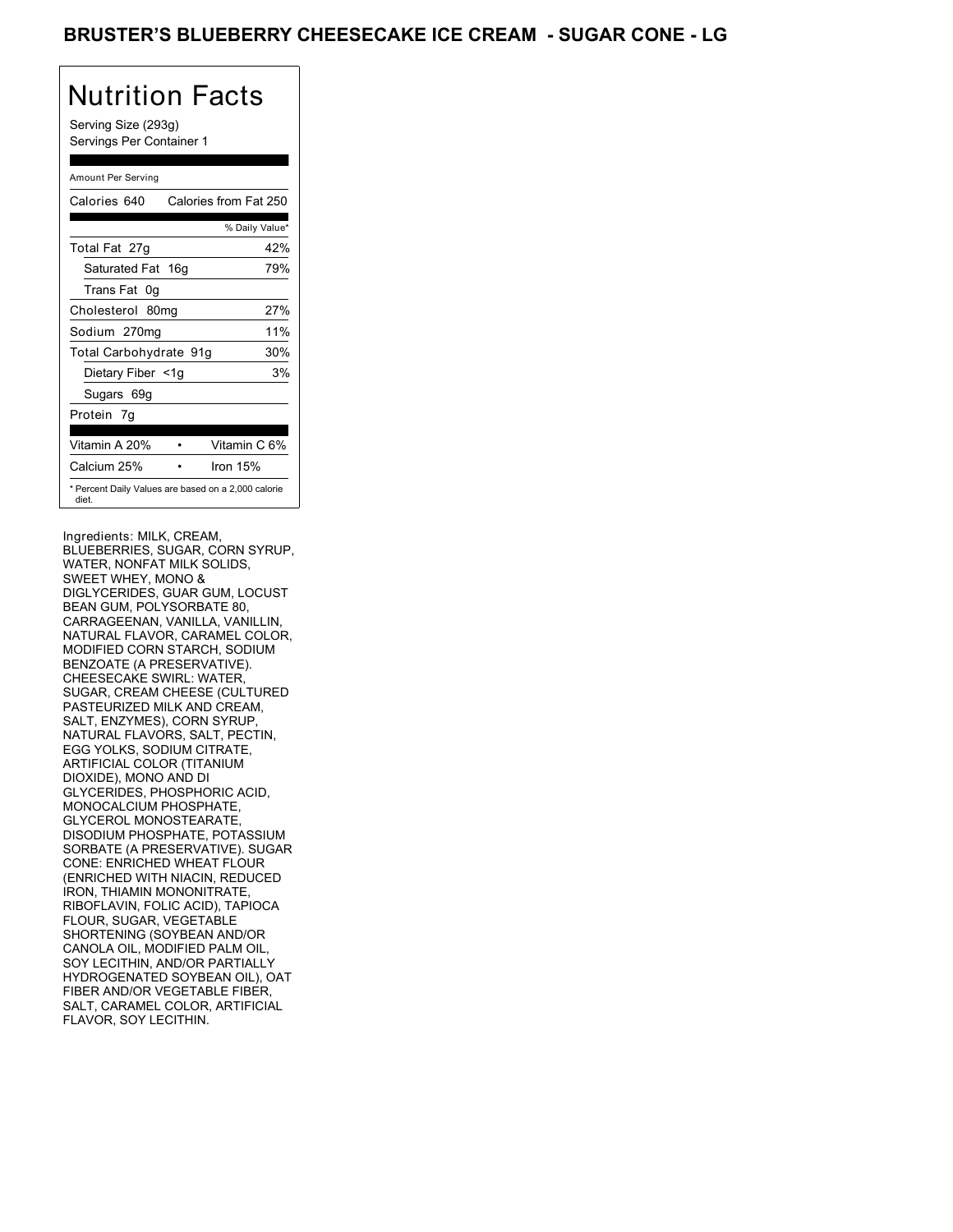## BRUSTER'S BLUEBERRY CHEESECAKE ICE CREAM **- CAKE CONE - SM**

# Nutrition Facts

Serving Size (146g) Servings Per Container 1

#### Amount Per Serving

| Calories 320           | Calories from Fat 120                               |
|------------------------|-----------------------------------------------------|
|                        | % Daily Value*                                      |
| Total Fat 14g          | 21%                                                 |
| Saturated Fat 8g       | 40%                                                 |
| Trans Fat 0q           |                                                     |
| Cholesterol 40mg       | 13%                                                 |
| Sodium 135mg           | 6%                                                  |
| Total Carbohydrate 45g | 15%                                                 |
| Dietary Fiber 0g       | 2%                                                  |
| Sugars 33g             |                                                     |
| Protein 4q             |                                                     |
| Vitamin A 10%          | Vitamin C 4%                                        |
| Calcium 10%            | Iron 8%                                             |
| diet.                  | * Percent Daily Values are based on a 2,000 calorie |

Ingredients: MILK, CREAM, BLUEBERRIES, SUGAR, CORN SYRUP, WATER, NONFAT MILK SOLIDS, SWEET WHEY, MONO & DIGLYCERIDES, GUAR GUM, LOCUST BEAN GUM, POLYSORBATE 80, CARRAGEENAN, VANILLA, VANILLIN, NATURAL FLAVOR, CARAMEL COLOR, MODIFIED CORN STARCH, SODIUM BENZOATE (A PRESERVATIVE). CHEESECAKE SWIRL: WATER, SUGAR, CREAM CHEESE (CULTURED PASTEURIZED MILK AND CREAM, SALT, ENZYMES), CORN SYRUP, NATURAL FLAVORS, SALT, PECTIN, EGG YOLKS, SODIUM CITRATE, ARTIFICIAL COLOR (TITANIUM DIOXIDE), MONO AND DI GLYCERIDES, PHOSPHORIC ACID, MONOCALCIUM PHOSPHATE, GLYCEROL MONOSTEARATE, DISODIUM PHOSPHATE, POTASSIUM SORBATE (A PRESERVATIVE). CAKE CONE: ENRICHED WHEAT FLOUR (ENRICHED WITH NIACIN, REDUCED IRON, THIAMIN MONONITRATE, RIBOFLAVIN, FOLIC ACID), TAPIOCA FLOUR, SUGAR, VEGETABLE OIL SHORTENING (SOYBEAN AND/OR CANOLA OIL, MODIFIED PALM OIL, SOY LECITHIN, AND/OR PARTIALLY HYDROGENATED SOYBEAN OIL), LEAVENING (SODIUM BICARBONATE, AMMONIUM BICARBONATE), SALT, NATURAL FLAVOR, ANNATTO (VEGETABLE COLOR).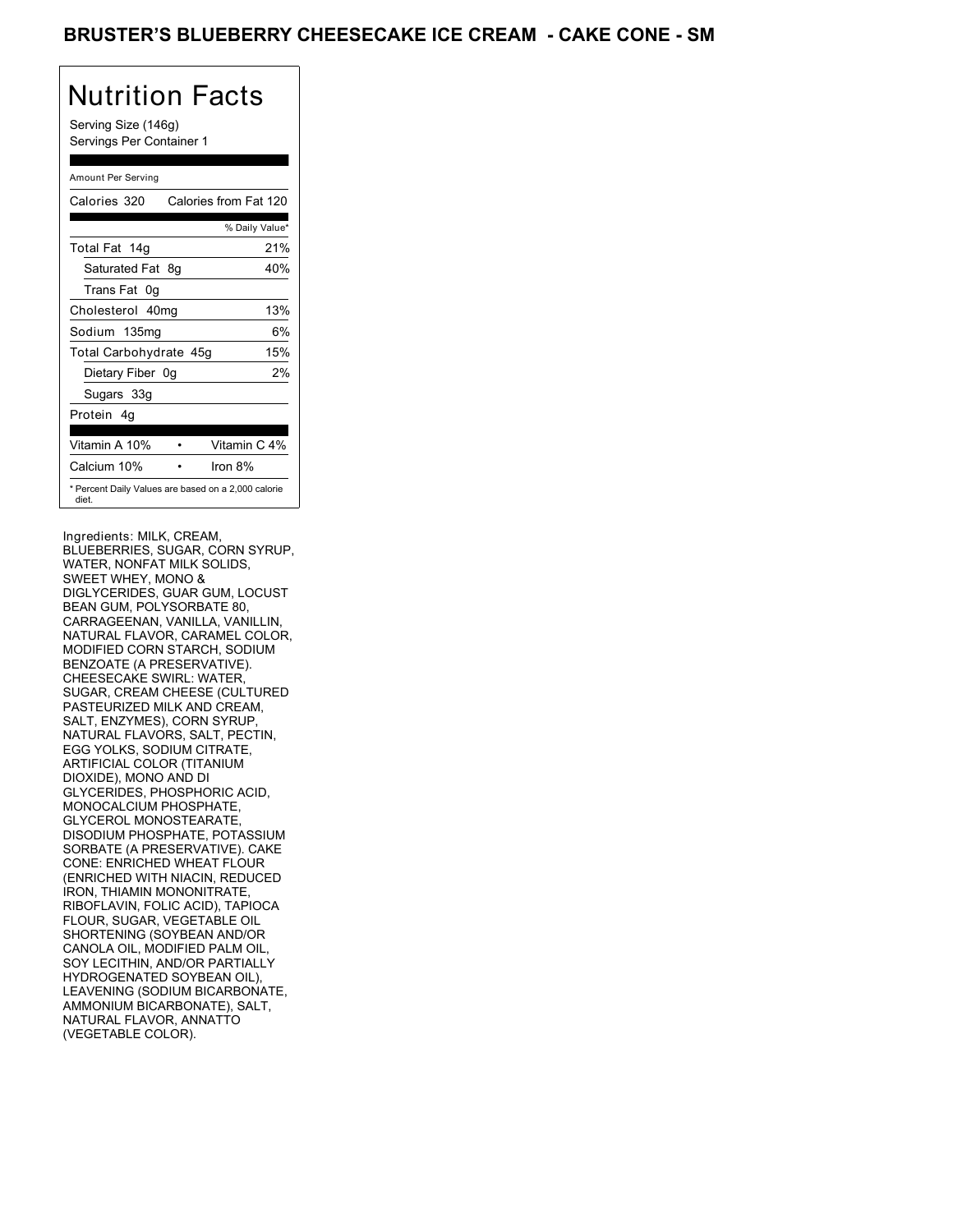## BRUSTER'S BLUEBERRY CHEESECAKE ICE CREAM **- CAKE CONE - REG**

# Nutrition Facts

Serving Size (216g) Servings Per Container 1

### Amount Per Serving

| Calories 460           | Calories from Fat 180                               |
|------------------------|-----------------------------------------------------|
|                        | % Daily Value*                                      |
| Total Fat 20g          | 32%                                                 |
| Saturated Fat 12g      | 60%                                                 |
| Trans Fat 0q           |                                                     |
| Cholesterol 60mg       | 20%                                                 |
| Sodium 200mg           | 8%                                                  |
| Total Carbohydrate 64g | 21%                                                 |
| Dietary Fiber <1g      | 2%                                                  |
| Sugars 50g             |                                                     |
| Protein 6g             |                                                     |
|                        |                                                     |
| Vitamin A 15%          | Vitamin C 4%                                        |
| Calcium 15%            | Iron 10%                                            |
| diet.                  | * Percent Daily Values are based on a 2,000 calorie |

Ingredients: MILK, CREAM, BLUEBERRIES, SUGAR, CORN SYRUP, WATER, NONFAT MILK SOLIDS, SWEET WHEY, MONO & DIGLYCERIDES, GUAR GUM, LOCUST BEAN GUM, POLYSORBATE 80, CARRAGEENAN, VANILLA, VANILLIN, NATURAL FLAVOR, CARAMEL COLOR, MODIFIED CORN STARCH, SODIUM BENZOATE (A PRESERVATIVE). CHEESECAKE SWIRL: WATER, SUGAR, CREAM CHEESE (CULTURED PASTEURIZED MILK AND CREAM, SALT, ENZYMES), CORN SYRUP, NATURAL FLAVORS, SALT, PECTIN, EGG YOLKS, SODIUM CITRATE, ARTIFICIAL COLOR (TITANIUM DIOXIDE), MONO AND DI GLYCERIDES, PHOSPHORIC ACID, MONOCALCIUM PHOSPHATE, GLYCEROL MONOSTEARATE, DISODIUM PHOSPHATE, POTASSIUM SORBATE (A PRESERVATIVE). CAKE CONE: ENRICHED WHEAT FLOUR (ENRICHED WITH NIACIN, REDUCED IRON, THIAMIN MONONITRATE, RIBOFLAVIN, FOLIC ACID), TAPIOCA FLOUR, SUGAR, VEGETABLE OIL SHORTENING (SOYBEAN AND/OR CANOLA OIL, MODIFIED PALM OIL, SOY LECITHIN, AND/OR PARTIALLY HYDROGENATED SOYBEAN OIL), LEAVENING (SODIUM BICARBONATE, AMMONIUM BICARBONATE), SALT, NATURAL FLAVOR, ANNATTO (VEGETABLE COLOR).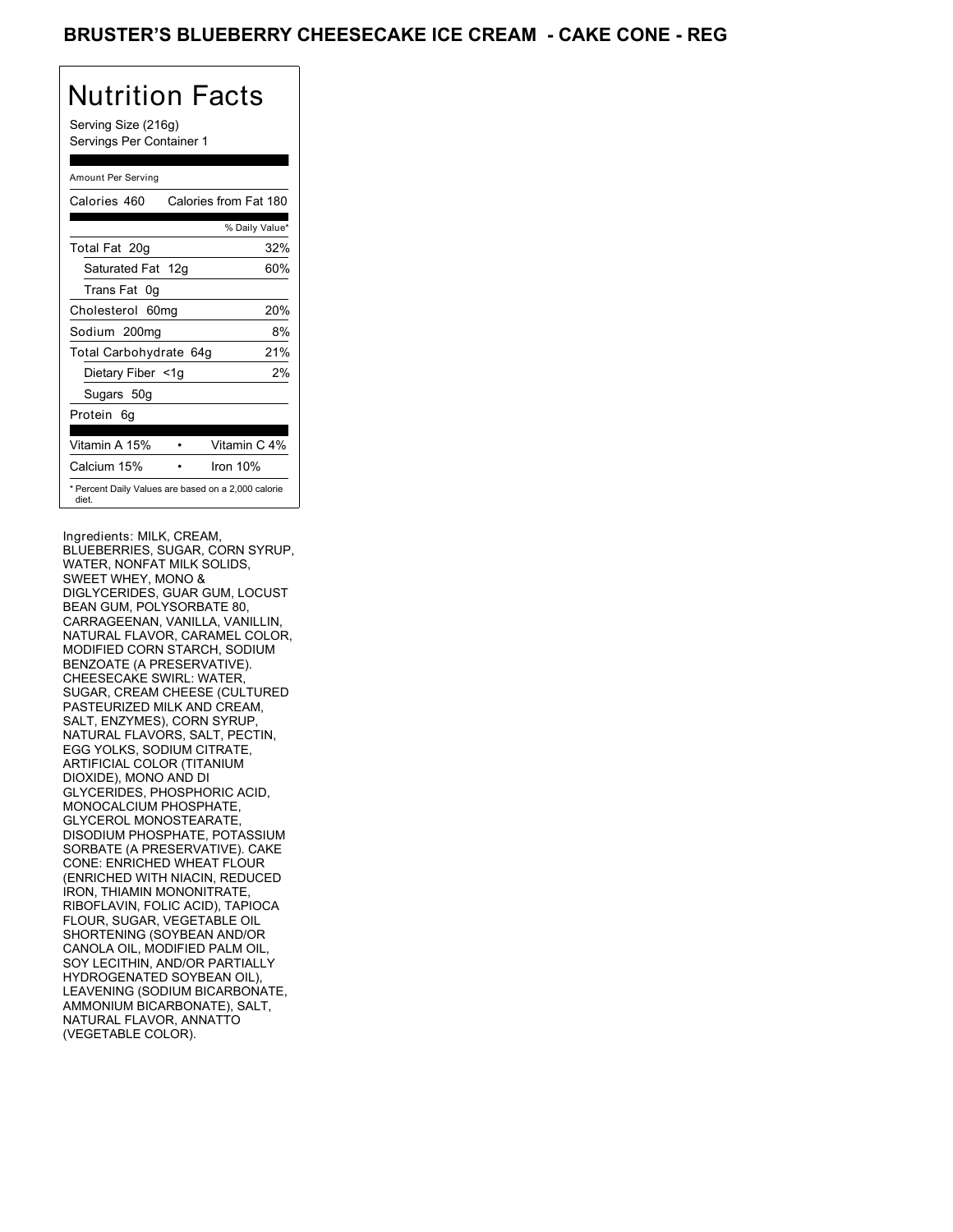## BRUSTER'S BLUEBERRY CHEESECAKE ICE CREAM **- CAKE CONE - LG**

## Nutrition Facts

Serving Size (286g) Servings Per Container 1

### Amount Per Serving

| Calories 610                                                 | Calories from Fat 250 |
|--------------------------------------------------------------|-----------------------|
|                                                              | % Daily Value*        |
| Total Fat 27g                                                | 42%                   |
| Saturated Fat 16g                                            | 79%                   |
| Trans Fat 0q                                                 |                       |
| Cholesterol 80mg                                             | 27%                   |
| Sodium 260mg                                                 | 11%                   |
| Total Carbohydrate 84g                                       | 28%                   |
| Dietary Fiber <1g                                            | 3%                    |
| Sugars 66g                                                   |                       |
| Protein 7g                                                   |                       |
| Vitamin A 20%                                                | Vitamin C 6%          |
| Calcium 25%                                                  | Iron $15%$            |
| * Percent Daily Values are based on a 2,000 calorie<br>diet. |                       |

Ingredients: MILK, CREAM, BLUEBERRIES, SUGAR, CORN SYRUP, WATER, NONFAT MILK SOLIDS, SWEET WHEY, MONO & DIGLYCERIDES, GUAR GUM, LOCUST BEAN GUM, POLYSORBATE 80, CARRAGEENAN, VANILLA, VANILLIN, NATURAL FLAVOR, CARAMEL COLOR, MODIFIED CORN STARCH, SODIUM BENZOATE (A PRESERVATIVE). CHEESECAKE SWIRL: WATER, SUGAR, CREAM CHEESE (CULTURED PASTEURIZED MILK AND CREAM, SALT, ENZYMES), CORN SYRUP, NATURAL FLAVORS, SALT, PECTIN, EGG YOLKS, SODIUM CITRATE, ARTIFICIAL COLOR (TITANIUM DIOXIDE), MONO AND DI GLYCERIDES, PHOSPHORIC ACID, MONOCALCIUM PHOSPHATE, GLYCEROL MONOSTEARATE, DISODIUM PHOSPHATE, POTASSIUM SORBATE (A PRESERVATIVE). CAKE CONE: ENRICHED WHEAT FLOUR (ENRICHED WITH NIACIN, REDUCED IRON, THIAMIN MONONITRATE, RIBOFLAVIN, FOLIC ACID), TAPIOCA FLOUR, SUGAR, VEGETABLE OIL SHORTENING (SOYBEAN AND/OR CANOLA OIL, MODIFIED PALM OIL, SOY LECITHIN, AND/OR PARTIALLY HYDROGENATED SOYBEAN OIL), LEAVENING (SODIUM BICARBONATE, AMMONIUM BICARBONATE), SALT, NATURAL FLAVOR, ANNATTO (VEGETABLE COLOR).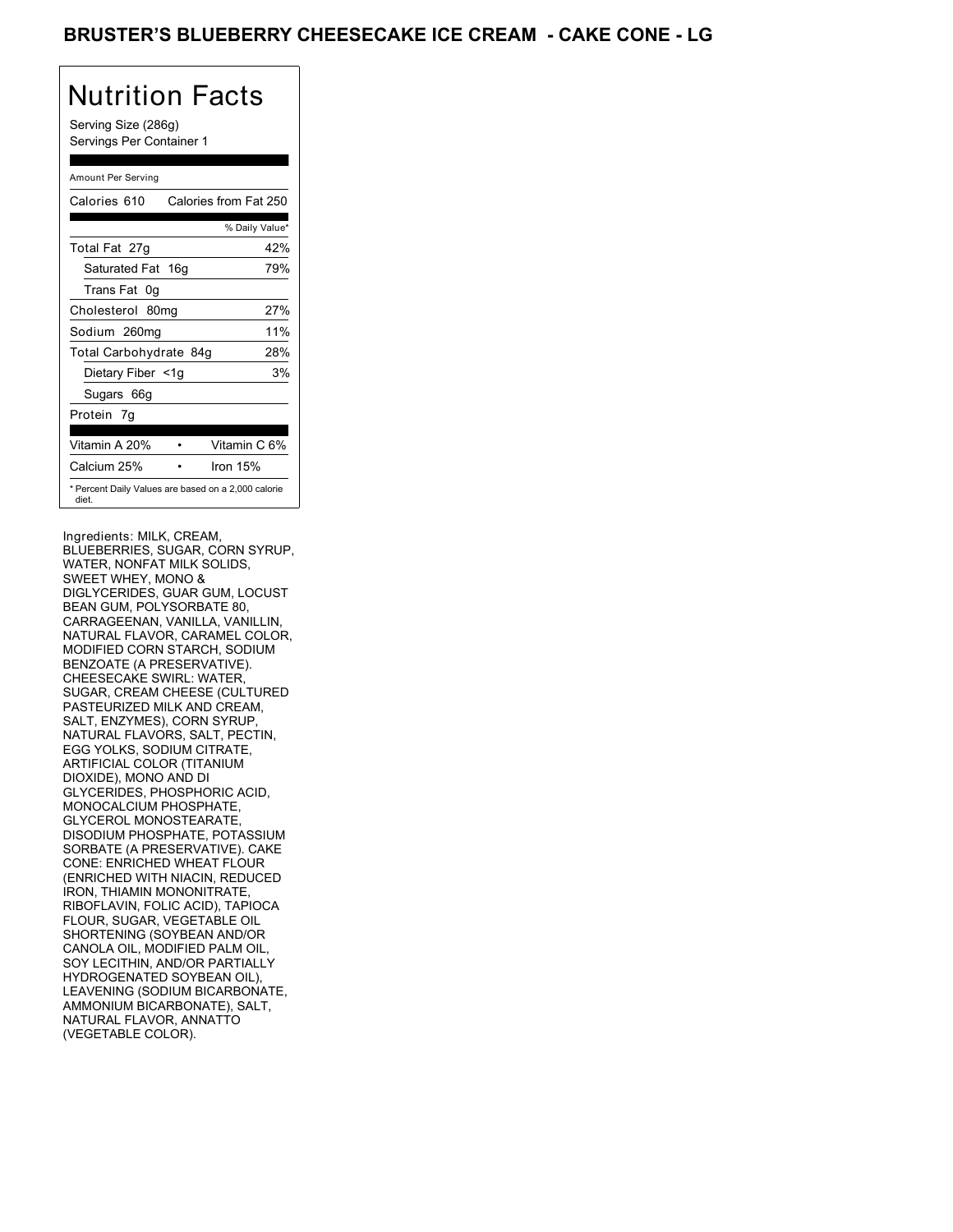## BRUSTER'S BLUEBERRY CHEESECAKE ICE CREAM - WAFFLE CONE - SM

## Nutrition Facts

Serving Size (170g) Servings Per Container 1

### Amount Per Serving

| Calories 420           | Calories from Fat 150                               |
|------------------------|-----------------------------------------------------|
|                        | % Daily Value*                                      |
| Total Fat 17g          | 26%                                                 |
| Saturated Fat 9q       | 44%                                                 |
| Trans Fat 0g           |                                                     |
| Cholesterol 50mg       | 16%                                                 |
| Sodium 125mg           | 5%                                                  |
| Total Carbohydrate 62g | 21%                                                 |
| Dietary Fiber 0q       | 2%                                                  |
| Sugars 43g             |                                                     |
| Protein 5q             |                                                     |
| Vitamin A 10%          | Vitamin C 4%                                        |
| Calcium 10%            | Iron 10%                                            |
| diet.                  | * Percent Daily Values are based on a 2,000 calorie |

Ingredients: MILK, CREAM, BLUEBERRIES, SUGAR, CORN SYRUP, WATER, NONFAT MILK SOLIDS, SWEET WHEY, MONO & DIGLYCERIDES, GUAR GUM, LOCUST BEAN GUM, POLYSORBATE 80, CARRAGEENAN, VANILLA, VANILLIN, NATURAL FLAVOR, CARAMEL COLOR, MODIFIED CORN STARCH, SODIUM BENZOATE (A PRESERVATIVE). CHEESECAKE SWIRL: WATER, SUGAR, CREAM CHEESE (CULTURED PASTEURIZED MILK AND CREAM, SALT, ENZYMES), CORN SYRUP, NATURAL FLAVORS, SALT, PECTIN, EGG YOLKS, SODIUM CITRATE, ARTIFICIAL COLOR (TITANIUM DIOXIDE), MONO AND DI GLYCERIDES, PHOSPHORIC ACID, MONOCALCIUM PHOSPHATE, GLYCEROL MONOSTEARATE, DISODIUM PHOSPHATE, POTASSIUM SORBATE (A PRESERVATIVE). WAFFLE CONE: ENRICHED BLEACHED WHEAT FLOUR (ENRICHED WITH NIACIN, REDUCED IRON, THIAMIN MONONITRATE, RIBOFLAVIN, FOLIC ACID), SUGAR, VEGETABLE SHORTENING (PARTIALLY HYDROGENATED SOYBEAN AND COTTONSEED OILS), WHOLE EGG, ARTIFICIAL FLAVOR (INCLUDING MALTODEXTRIN, MODIFIED CORNSTARCH, BUTTER, BUTTERMILK), DEXTROSE, SOY LECITHIN, ARTIFICIAL VANILLA FLAVOR.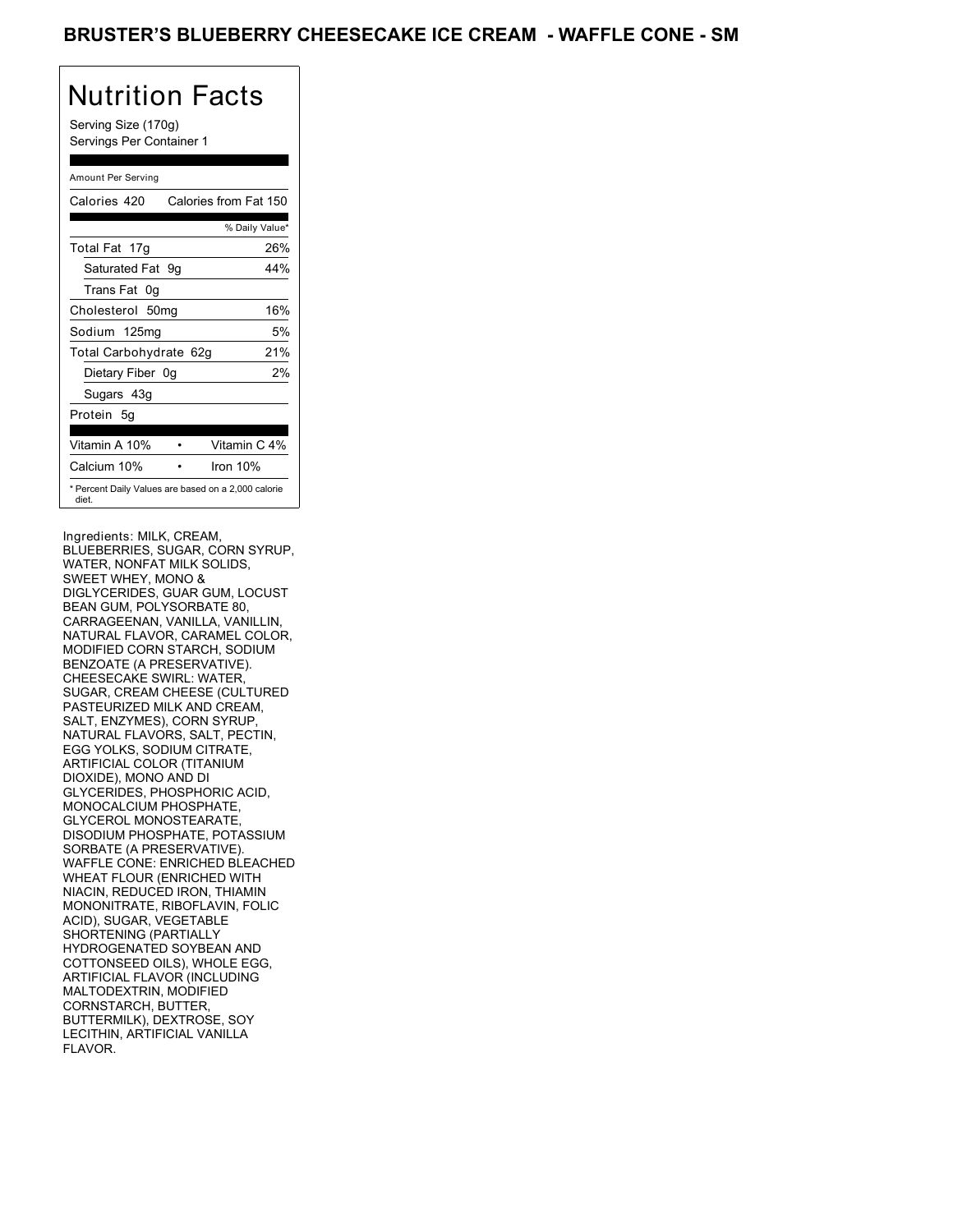## BRUSTER'S BLUEBERRY CHEESECAKE ICE CREAM - WAFFLE CONE - REG

## Nutrition Facts

Serving Size (240g) Servings Per Container 1

### Amount Per Serving

| Calories 570                                                 | Calories from Fat 210 |
|--------------------------------------------------------------|-----------------------|
|                                                              | % Daily Value*        |
| Total Fat 24g                                                | 36%                   |
| Saturated Fat 13g                                            | 63%                   |
| Trans Fat 0q                                                 |                       |
| Cholesterol 70mg                                             | 23%                   |
| Sodium 190mg                                                 | 8%                    |
| Total Carbohydrate 82g                                       | 27%                   |
| Dietary Fiber <1g                                            | 2%                    |
| Sugars 60g                                                   |                       |
| Protein 7q                                                   |                       |
|                                                              |                       |
| Vitamin A 15%                                                | Vitamin C 4%          |
| Calcium 15%                                                  | Iron 15%              |
| * Percent Daily Values are based on a 2,000 calorie<br>diet. |                       |

Ingredients: MILK, CREAM, BLUEBERRIES, SUGAR, CORN SYRUP, WATER, NONFAT MILK SOLIDS, SWEET WHEY, MONO & DIGLYCERIDES, GUAR GUM, LOCUST BEAN GUM, POLYSORBATE 80, CARRAGEENAN, VANILLA, VANILLIN, NATURAL FLAVOR, CARAMEL COLOR, MODIFIED CORN STARCH, SODIUM BENZOATE (A PRESERVATIVE). CHEESECAKE SWIRL: WATER, SUGAR, CREAM CHEESE (CULTURED PASTEURIZED MILK AND CREAM, SALT, ENZYMES), CORN SYRUP, NATURAL FLAVORS, SALT, PECTIN, EGG YOLKS, SODIUM CITRATE, ARTIFICIAL COLOR (TITANIUM DIOXIDE), MONO AND DI GLYCERIDES, PHOSPHORIC ACID, MONOCALCIUM PHOSPHATE, GLYCEROL MONOSTEARATE, DISODIUM PHOSPHATE, POTASSIUM SORBATE (A PRESERVATIVE). WAFFLE CONE: ENRICHED BLEACHED WHEAT FLOUR (ENRICHED WITH NIACIN, REDUCED IRON, THIAMIN MONONITRATE, RIBOFLAVIN, FOLIC ACID), SUGAR, VEGETABLE SHORTENING (PARTIALLY HYDROGENATED SOYBEAN AND COTTONSEED OILS), WHOLE EGG, ARTIFICIAL FLAVOR (INCLUDING MALTODEXTRIN, MODIFIED CORNSTARCH, BUTTER, BUTTERMILK), DEXTROSE, SOY LECITHIN, ARTIFICIAL VANILLA FLAVOR.